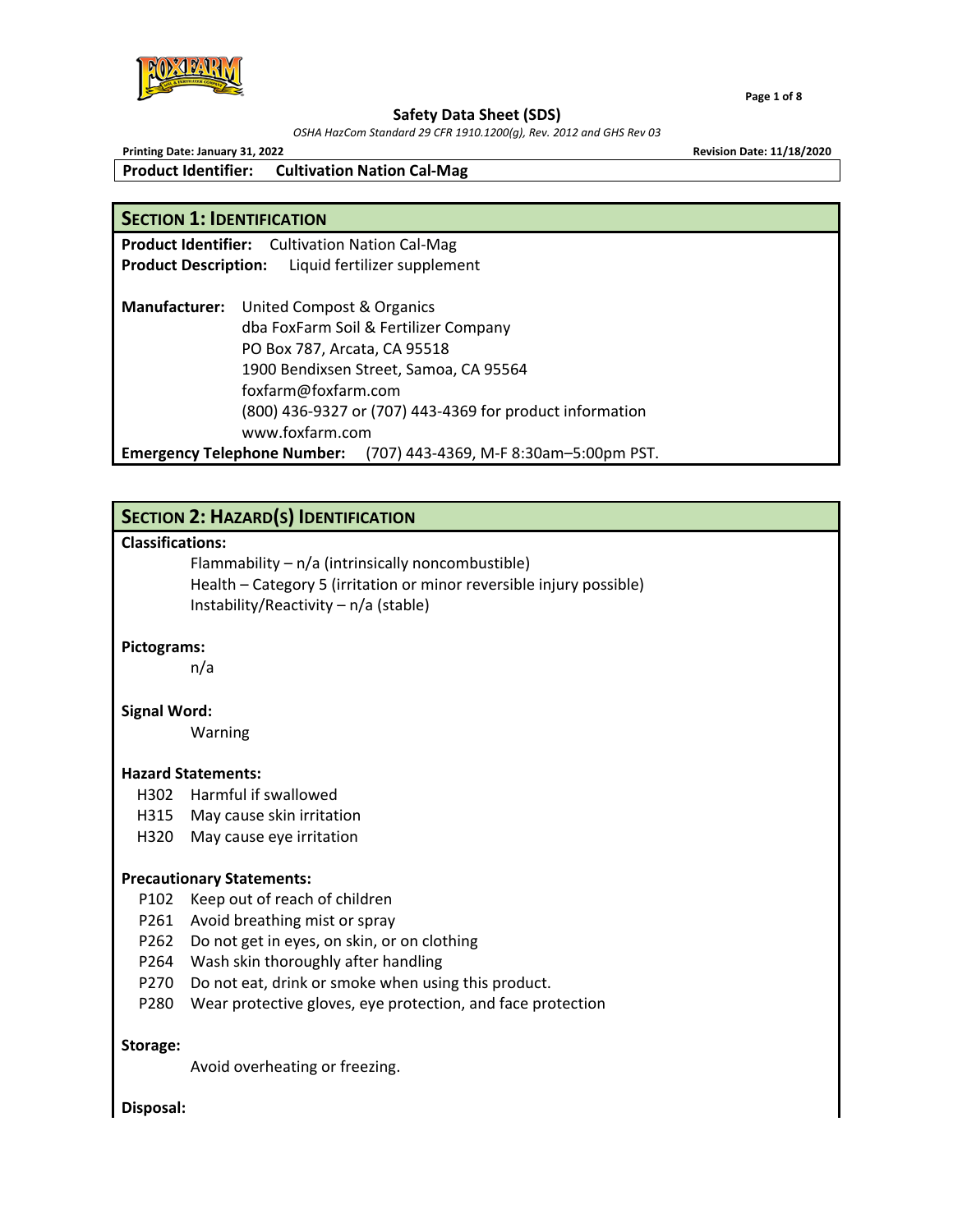

*OSHA HazCom Standard 29 CFR 1910.1200(g), Rev. 2012 and GHS Rev 03*

 **Page 2 of 8**

**Printing Date: January 31, 2022 Revision Date: 11/18/2020**

**Product Identifier: Cultivation Nation Cal‐Mag**

Dispose of contents/containers in accordance with federal, state, and local regulations.

# **SECTION 3: COMPOSITION/INFORMATION ON INGREDIENTS**

| <b>Chemical Characterization:</b> Mixture                                          |                   |              |  |  |  |
|------------------------------------------------------------------------------------|-------------------|--------------|--|--|--|
| <b>Description:</b> Mixture of substances listed below with nonhazardous additions |                   |              |  |  |  |
| Component                                                                          | <b>CAS Number</b> | %            |  |  |  |
| Magnesium nitrate                                                                  | 13446-18-9        | Trade secret |  |  |  |
| Iron EDTA                                                                          | 15708-41-5        | Trade secret |  |  |  |
| Calcium ammonium nitrate                                                           | 15245-12-2        | Trade secret |  |  |  |

# **SECTION 4: FIRST‐AID MEASURES**

## **Inhalation:**

If mist causes irritation or distress, remove to fresh air.

# **Skin Contact:**

Thoroughly wash off skin with water. Wash contaminated clothing before re‐use.

# **Eye Contact:**

Immediately flush eyes with large amounts of water. Remove contact lenses.

## **Ingestion:**

If swallowed, drink plenty of water. Do not induce vomiting. Call a Poison Center or consult a physician immediately.

# **Notes to Physician:**

Symptoms: May cause irritation, redness, and/or burning to the eyes. Prolonged exposure to the eyes may cause conjunctivitis or serious eye damage. Dermal exposure may cause irritation, redness, and/or burning. Prolonged exposure to the skin may cause dermatitis. Ingestion may cause abdominal cramps, nausea, vomiting, and/or diarrhea. Inhalation may cause upper respiratory tract irritation.

# **SECTION 5: FIRE‐FIGHTING MEASURES**

# **Suitable Extinguishing Media:**

Material is non‐combustible.

# **Specific Hazards During Fire Fighting:**

No further relevant information available.

## **Special Protective Equipment for Fire Fighters:**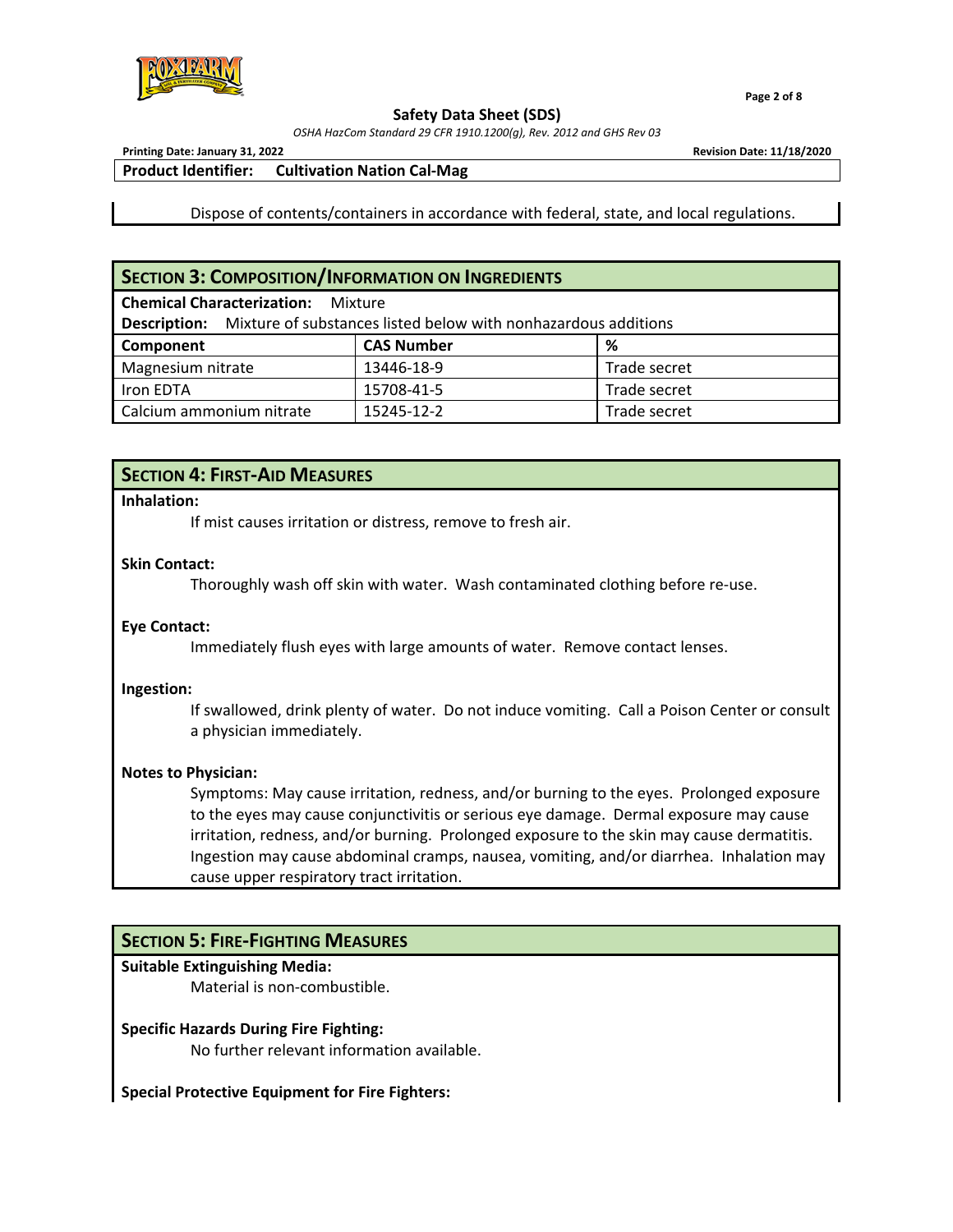

 **Page 3 of 8**

#### **Safety Data Sheet (SDS)**

*OSHA HazCom Standard 29 CFR 1910.1200(g), Rev. 2012 and GHS Rev 03*

**Printing Date: January 31, 2022 Revision Date: 11/18/2020**

**Product Identifier: Cultivation Nation Cal‐Mag**

No further relevant information available.

## **Further Information:**

No further relevant information available.

# **SECTION 6: ACCIDENTAL RELEASE MEASURES**

#### **Personal Precautions:**

Avoid contact with skin and eyes. Avoid inhaling mist. Keep unprotected persons away.

## **Protective Equipment:**

Wear gloves and face protection as necessary.

## **Environmental Precautions:**

Avoid accidental discharge into the environment. After containment and cleanup, flush and dilute spilled area with water.

## **Methods of Containment and Cleanup**

Use appropriate containment methods to prevent spreading. Use absorbent material and collect into an appropriate container. Dispose of contents and container in accordance with regulations. Flush spilled area with water. Spilled uncontaminated solution may be applied to plants or land as a fertilizer according to package directions.

# **SECTION 7: HANDLING AND STORAGE**

## **Precautions for Safe Handling:**

Wear personal protective equipment as necessary. Emergency eye wash stations should be in the near proximity to operations presenting a potential eye exposure. Avoid skin exposure. Avoid breathing mist.

## **Conditions for Safe Storage, Including Incompatibilities:**

Incompatible Materials: Strong acids or bases, organic materials, reducing materials Store at ambient temperature in a dry location.

# **Further Information:**

Use good personal hygiene practices. After handling material wash hands before eating, drinking, smoking, or using toilet facilities. Keep away from foodstuffs and beverages.

| <b>SECTION 8: EXPOSURE CONTROLS / PERSONAL PROTECTION</b>                                              |                   |             |       |  |
|--------------------------------------------------------------------------------------------------------|-------------------|-------------|-------|--|
| <b>Components with Occupational Exposure Limits</b> (lists that were valid at creation used as basis): |                   |             |       |  |
| Component                                                                                              | <b>CAS Number</b> | <b>Type</b> | Value |  |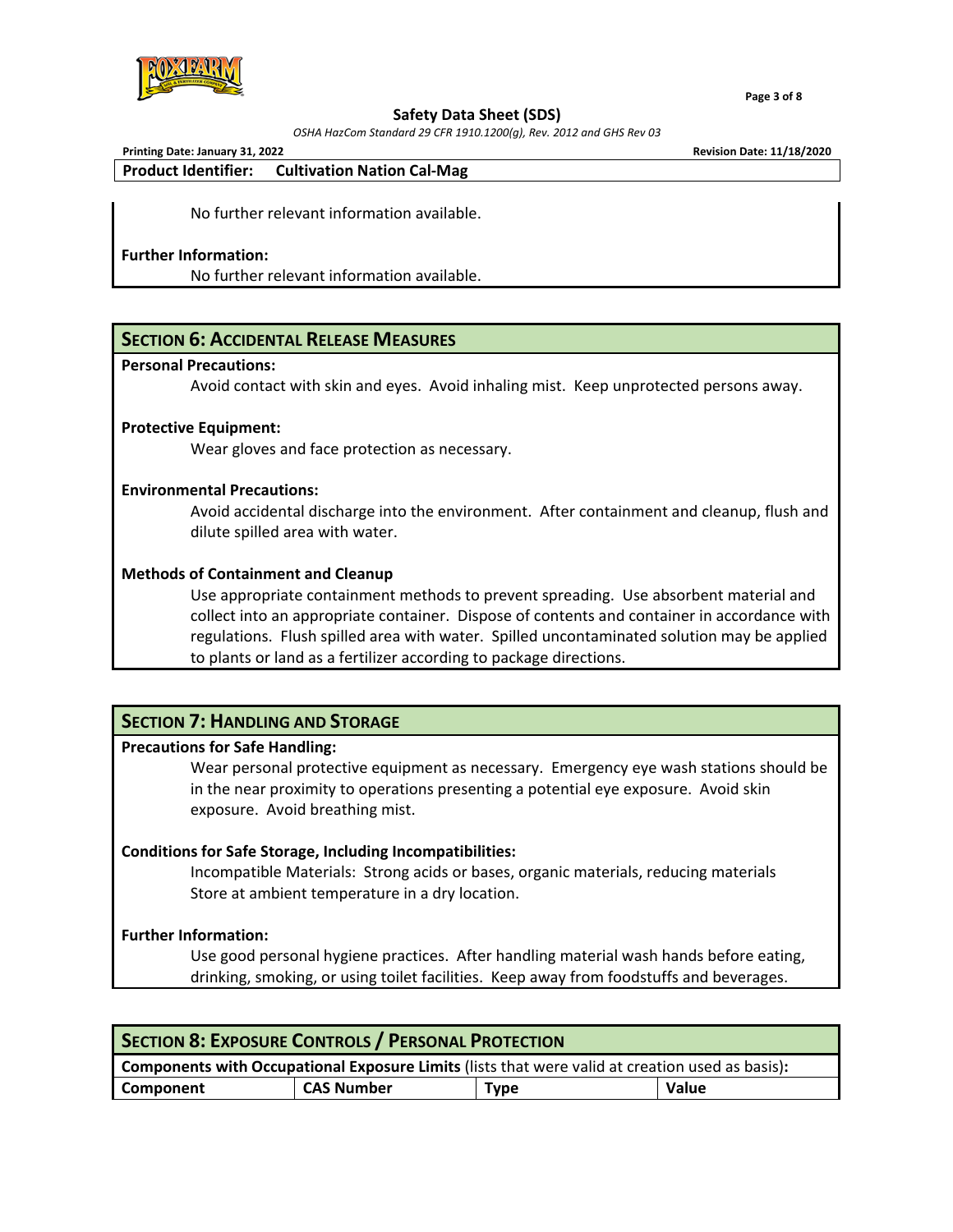

 **Page 4 of 8**

# **Safety Data Sheet (SDS)**

*OSHA HazCom Standard 29 CFR 1910.1200(g), Rev. 2012 and GHS Rev 03*

**Printing Date: January 31, 2022 Revision Date: 11/18/2020**

| n/a |                                                                                                                                                             |  |  |
|-----|-------------------------------------------------------------------------------------------------------------------------------------------------------------|--|--|
|     | <b>Personal Protective Equipment (PPE)</b>                                                                                                                  |  |  |
|     | <b>Engineering Measures:</b>                                                                                                                                |  |  |
|     | No further relevant information available.                                                                                                                  |  |  |
|     | <b>Eye Protection:</b>                                                                                                                                      |  |  |
|     | Safety glasses or goggles are recommended where there is a possibility of exposure or<br>splash. Ensure that eyewash stations are close to the workstation. |  |  |
|     | <b>Hand Protection:</b>                                                                                                                                     |  |  |
|     | To prevent skin contact wear water resistant gloves, such as those constructed of nitrile.                                                                  |  |  |
|     | <b>Skin and Body Protection:</b>                                                                                                                            |  |  |
|     | Wear protective clothing to prevent skin contact. Promptly remove contaminated clothing<br>and launder before re-use.                                       |  |  |
|     | <b>Respiratory Protection:</b>                                                                                                                              |  |  |
|     | No special equipment required. Avoid breathing mist.                                                                                                        |  |  |
|     | <b>General Protective and Hygienic Practices:</b>                                                                                                           |  |  |
|     | Emergency eye wash capability should be available in the near proximity to operations                                                                       |  |  |
|     | presenting a potential eye exposure. Avoid repeated and/or prolonged skin exposure. Use                                                                     |  |  |
|     | good personal hygiene practices. After handling material wash hands before eating,                                                                          |  |  |
|     | drinking, smoking, or using toilet facilities. Keep away from foodstuffs and beverages.                                                                     |  |  |
|     |                                                                                                                                                             |  |  |
|     | <b>SECTION 9: PHYSICAL AND CHEMICAL PROPERTIES</b>                                                                                                          |  |  |

**Odor:** Plastic chemical smell

**Odor Threshold:** Not determined

**pH:** 4.4

**Specific Gravity (Relative Density):** 1.172

**Solubility:** Miscible

**Melting Point/Freezing Point:** Not determined.

**Initial Boiling Point and Boiling Range:** Not determined.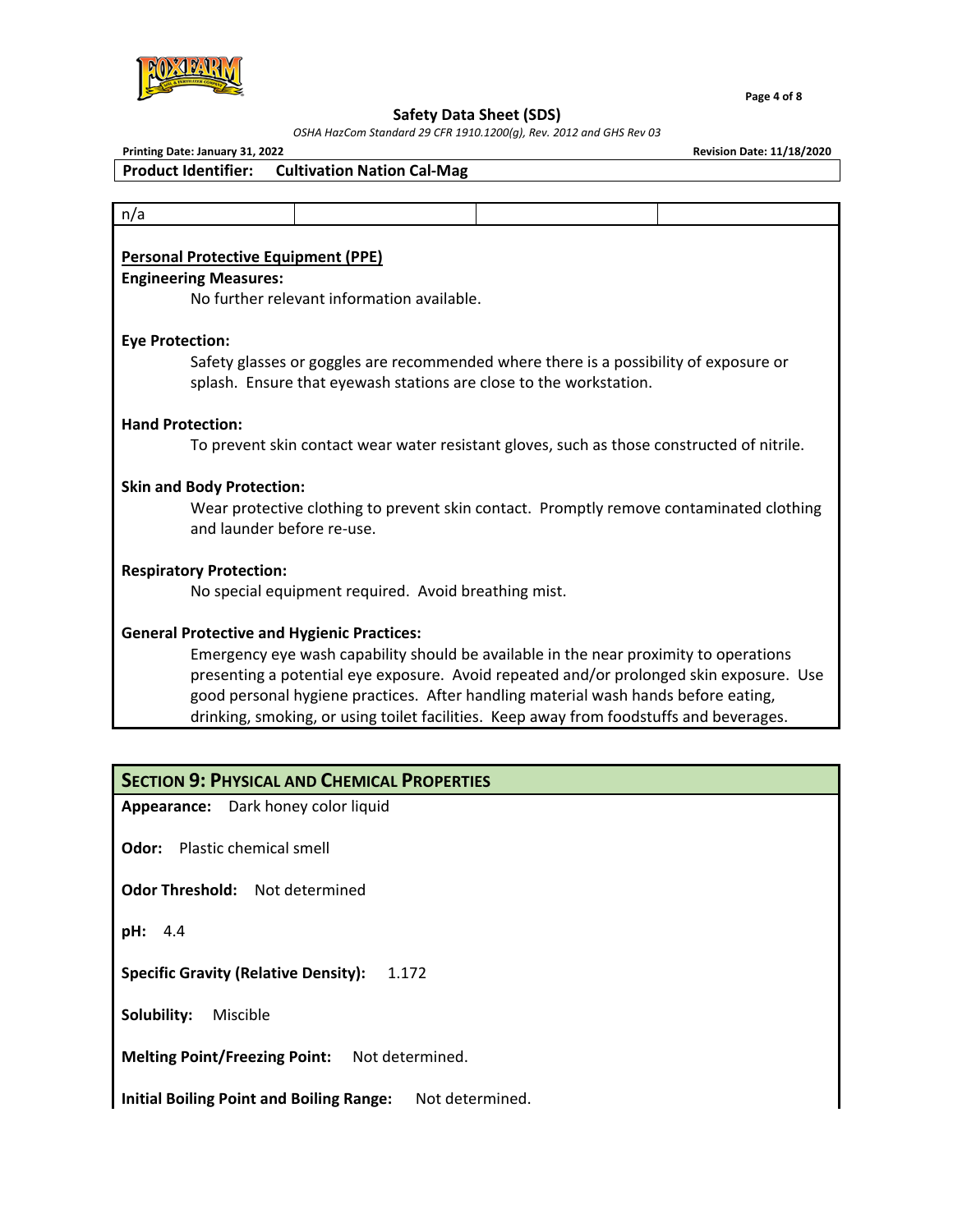

 **Page 5 of 8**

#### **Safety Data Sheet (SDS)**

*OSHA HazCom Standard 29 CFR 1910.1200(g), Rev. 2012 and GHS Rev 03*

**Printing Date: January 31, 2022 Revision Date: 11/18/2020 Product Identifier: Cultivation Nation Cal‐Mag**

**Danger of Explosion:** Material does not present an explosion hazard.

**Flammability:** Material is not flammable.

**Flash Point:** n/a

**Auto‐Ignition Temperature:** Material is not self‐igniting.

**Decomposition Temperature:** Not determined.

**Vapor Pressure:** Not determined.

**Vapor Density:** Not determined.

**Evaporation Rate:** Not determined.

**Viscosity:** Not determined.

**Partition Coefficient (n‐octanol/water):** Not determined.

**SECTION 10: STABILITY AND REACTIVITIY**

**Reactivity:** No further relevant information.

**Chemical Stability:** Material is stable under normal conditions and use.

**Possibility of Hazardous Reactions:** No dangerous reactions known.

**Hazardous Decomposition:** Material is stable under normal conditions and use.

**Conditions to Avoid:** No further relevant information.

**Incompatible Materials:** Strong acids and bases, halogens, chlorinated compounds, hydrogen peroxides.

# **SECTION 11: TOXICOLOGICAL INFORMATION**

## **Acute Toxicity**

**Relevant Numerical Measure of Toxicity:**

Magnesium nitrate:  $LD_{50}$  (oral, rat) - >5000mg/kg Calcium ammonium nitrate:  $LD_{50}$  (oral, rat) – 500mg/kg;  $LD_{50}$  (dermal, rat) – 2000-5000mg/kg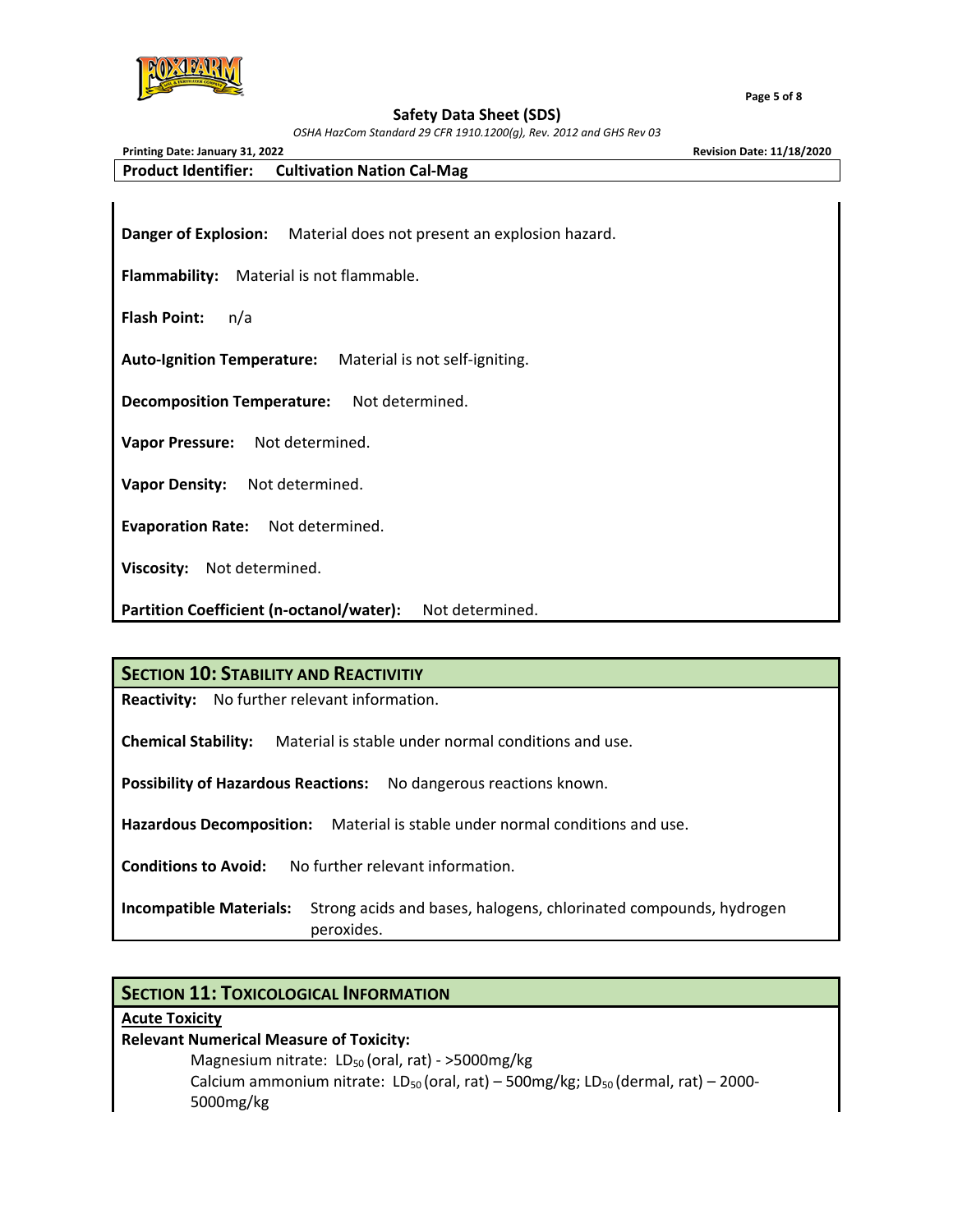

*OSHA HazCom Standard 29 CFR 1910.1200(g), Rev. 2012 and GHS Rev 03*

| Printing Date: January 31, 2022<br><b>Revision Date: 11/18/2020</b> |                                                                                                                                                     |  |  |
|---------------------------------------------------------------------|-----------------------------------------------------------------------------------------------------------------------------------------------------|--|--|
| <b>Product Identifier:</b>                                          | <b>Cultivation Nation Cal-Mag</b>                                                                                                                   |  |  |
|                                                                     |                                                                                                                                                     |  |  |
| <b>Likely Routes of Exposure:</b>                                   |                                                                                                                                                     |  |  |
|                                                                     | Eye contact, skin contact. Ingestion and inhalation are not expected to be a likely route of                                                        |  |  |
|                                                                     | exposure through normal product use.                                                                                                                |  |  |
| <b>Immediate Exposure Effects:</b>                                  |                                                                                                                                                     |  |  |
|                                                                     | Eye contact: Causes serious eye damage.                                                                                                             |  |  |
|                                                                     | Skin contact: May cause irritation, redness, and/or burning.                                                                                        |  |  |
|                                                                     | Inhalation: May cause upper respiratory irritation.                                                                                                 |  |  |
|                                                                     | Ingestion: Harmful if swallowed. May cause stomach pain. May cause irritation to mouth,                                                             |  |  |
| throat and stomach.                                                 |                                                                                                                                                     |  |  |
| <b>Delayed Exposure Effects:</b>                                    |                                                                                                                                                     |  |  |
|                                                                     | No delayed or chronic effects from short- or long-term exposures are known.                                                                         |  |  |
| <b>Symptoms of Exposure:</b>                                        |                                                                                                                                                     |  |  |
|                                                                     | Skin and/or Eye contact: Severe irritant and causes serious eye damage. May cause                                                                   |  |  |
|                                                                     | irritation, redness and/or burning.                                                                                                                 |  |  |
|                                                                     | Inhalation: May cause upper respiratory irritation or pulmonary effects.                                                                            |  |  |
|                                                                     | Ingestion: May cause irritation to mouth and throat. May cause stomach pain.                                                                        |  |  |
|                                                                     |                                                                                                                                                     |  |  |
| <b>Chronic Toxicity</b>                                             |                                                                                                                                                     |  |  |
| <b>Relevant Numerical Measure of Toxicity:</b>                      |                                                                                                                                                     |  |  |
|                                                                     | No delayed or chronic effects from short- or long-term exposures are known.                                                                         |  |  |
| <b>Likely Routes of Exposure:</b>                                   |                                                                                                                                                     |  |  |
|                                                                     | Eye contact, skin contact, inhalation. Ingestion is not expected to be a likely route of                                                            |  |  |
|                                                                     | exposure through normal product use.                                                                                                                |  |  |
| <b>Immediate Exposure Effects:</b>                                  |                                                                                                                                                     |  |  |
|                                                                     | Eye contact: May cause irritation, redness, and/or burning.                                                                                         |  |  |
|                                                                     | Skin contact: May cause irritation, redness, and/or burning.                                                                                        |  |  |
|                                                                     | Inhalation: May cause upper respiratory irritation.                                                                                                 |  |  |
|                                                                     | Ingestion: Harmful if swallowed. May cause stomach pain. May cause irritation to mouth,                                                             |  |  |
| throat and stomach.                                                 |                                                                                                                                                     |  |  |
| <b>Delayed Exposure Effects:</b>                                    |                                                                                                                                                     |  |  |
|                                                                     | No delayed or chronic effects from short- or long-term exposures are known.                                                                         |  |  |
| <b>Symptoms of Exposure:</b>                                        |                                                                                                                                                     |  |  |
|                                                                     | Skin and/or Eye contact: May cause irritation, redness, and/or burning.<br>Inhalation: May cause upper respiratory irritation or pulmonary effects. |  |  |
|                                                                     |                                                                                                                                                     |  |  |
|                                                                     | Ingestion: May cause irritation to mouth and throat. May cause stomach pain.                                                                        |  |  |
|                                                                     |                                                                                                                                                     |  |  |
| <b>Carcinogenic Categories</b>                                      | IARC (International Agency for Research on Cancer):                                                                                                 |  |  |
|                                                                     | None of the ingredients are listed.                                                                                                                 |  |  |
|                                                                     |                                                                                                                                                     |  |  |
| <b>NTP (National Toxicology Program):</b>                           |                                                                                                                                                     |  |  |
|                                                                     | None of the ingredients are listed.                                                                                                                 |  |  |
|                                                                     |                                                                                                                                                     |  |  |
|                                                                     |                                                                                                                                                     |  |  |
|                                                                     |                                                                                                                                                     |  |  |
|                                                                     |                                                                                                                                                     |  |  |

 **Page 6 of 8**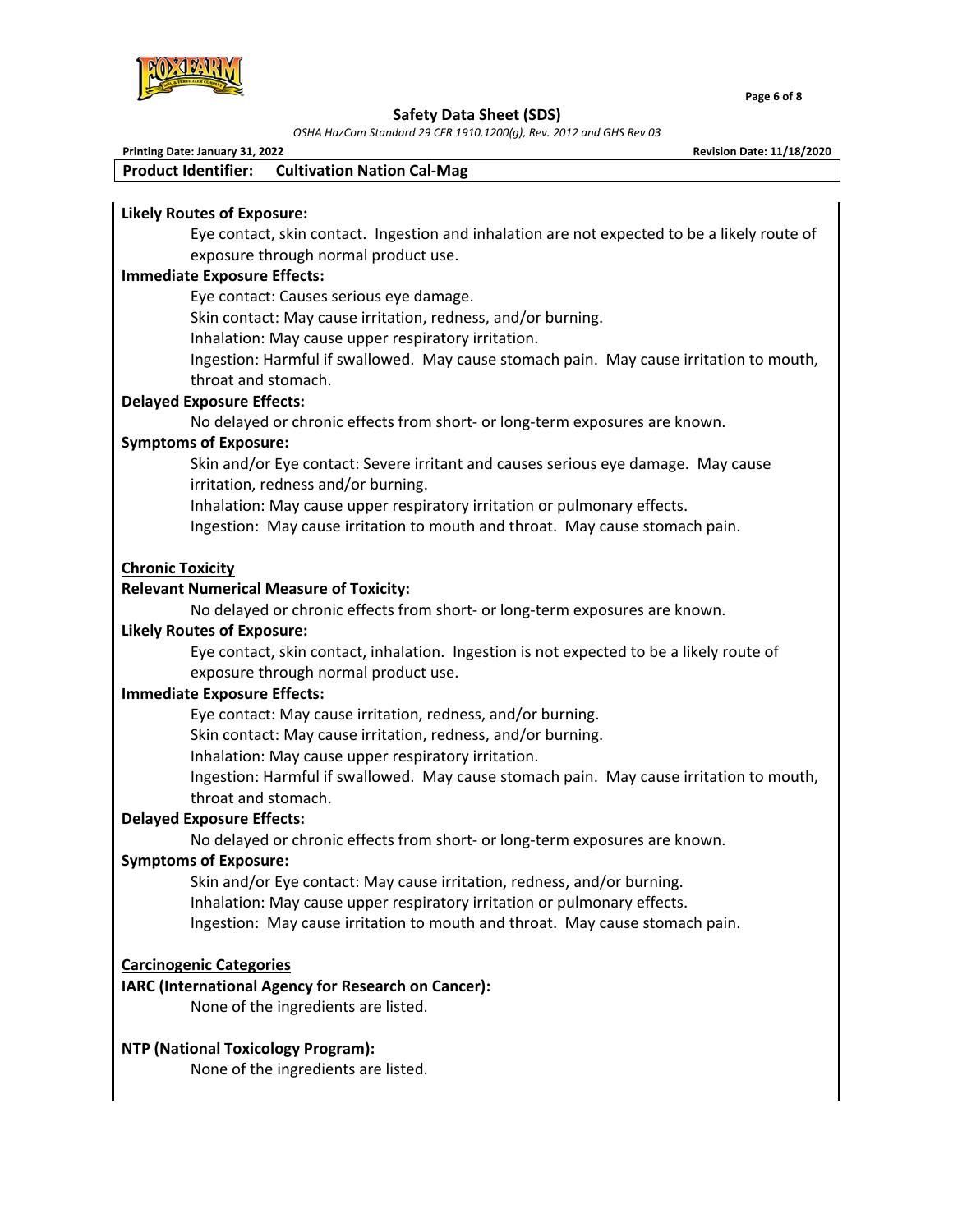

*OSHA HazCom Standard 29 CFR 1910.1200(g), Rev. 2012 and GHS Rev 03*

 **Page 7 of 8**

**Printing Date: January 31, 2022 Revision Date: 11/18/2020**

**Product Identifier: Cultivation Nation Cal‐Mag**

## **OHSA (Occupational Health & Safety Administration):**

None of the ingredients are listed.

# **SECTION 12: ECOLOGICAL INFORMATION**

## **General Notes:**

Keep out of sewers, drainage areas, and waterways. Report spills and releases, as applicable, under federal and state regulations. Large quantities of fertilizer released into the environment may kill aquatic plants and animals and cause algae blooms if bodies of water are contaminated.

# **SECTION 13: DISPOSAL CONSIDERATIONS**

## **Disposal:**

Dispose of container and unused contents in accordance with federal, state and local requirements.

# **Further Information:**

Do not dispose of in sewage system.

# **SECTION 14: TRANSPORT INFORMATION**

**General Notes:**

Not regulated for transport.

# **SECTION 15: REGULATORY INFORMATION**

## **OSHA Hazards**

Iron EDTA and calcium ammonium nitrate are hazardous by definition of Hazard Communication Standard (29 CFR 1910.1200)

# **TSCA (Toxic Substances Control Act)**

Iron EDTA and calcium ammonium nitrate are listed in the TSCA inventory.

# **California Prop. 65**

None of the ingredients are listed.

# **SARA Hazards**

This product contains substances considered, under applicable definitions, to meet the following categories: Acute.

# **EPA (Environmental Protection Agency)**